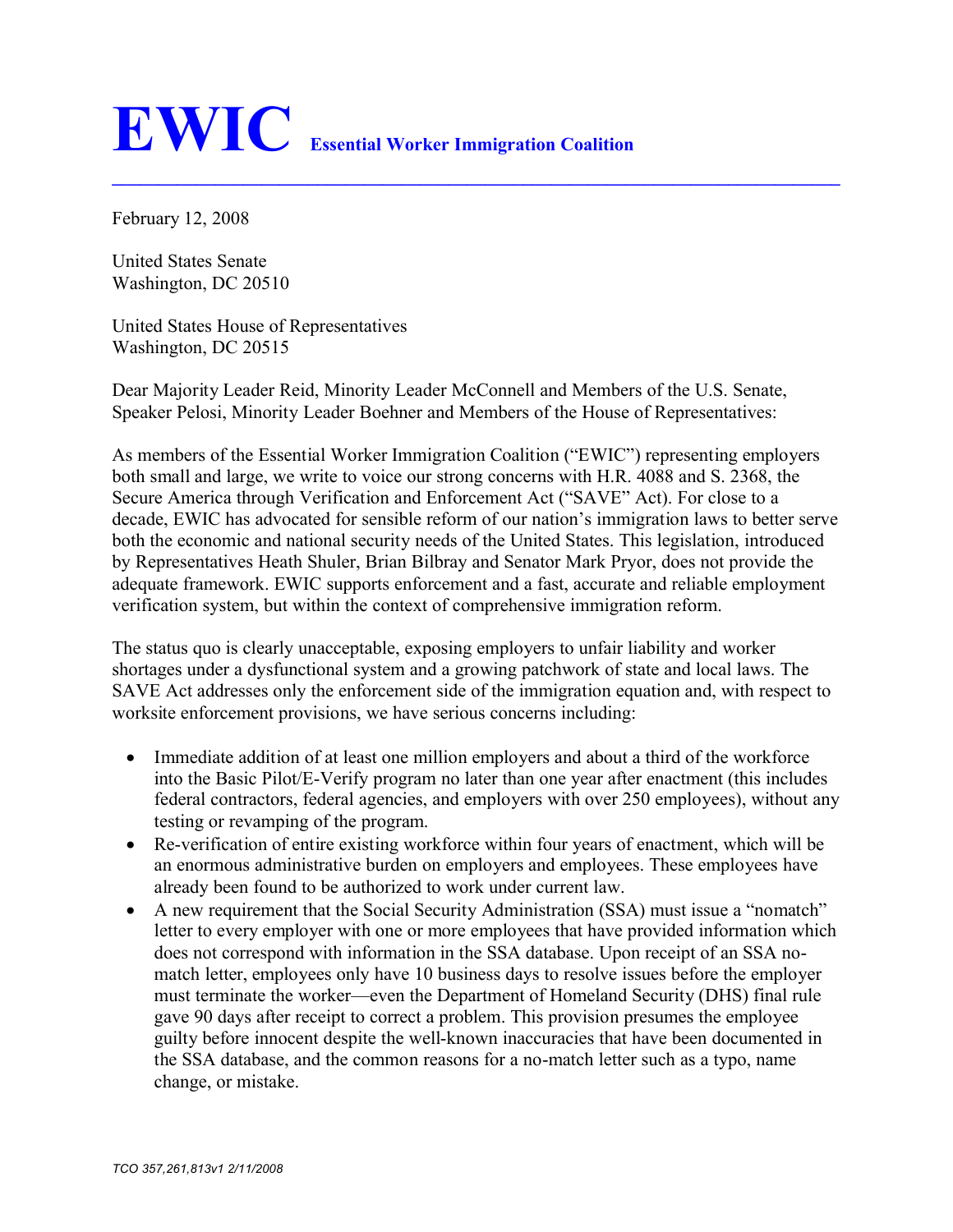- There are no benchmarking provisions to ensure that DHS and SSA assess the accuracy of their databases and correct problems before or even during the rollout out of the program.
- There is no timeframe given for DHS to give a final non-confirmation/confirmation of employment eligibility to employers. Employers could find out a year or more after the hire date that their employee is unauthorized after training and investing in them, and would have to immediately fire them.
- No liability protection is included from discrimination lawsuits for an employer who relies on E-Verify information and does not hire or fires a current employee, in the event that the future or current employee is later found eligible to work in the United States.
- Preemption is not addressed in the legislation, except in terms of not allowing states to opt out of E-Verify. Immigration is a federal issue and business cannot work successfully in a country with patchwork state and local laws that can often contradict each other.

Congress needs to fix our immigration system to recognize the ongoing need of the American economy for workers when no American workers are available, and to separate those who wish to harm our nation from those who wish to help build it. The current system does not work for anyone, and Congress needs to address the issue in a coherent manner that serves both our national security and economic interests rather than taking a piecemeal approach.

Respectfully, Alliance for Security and Trade American Hotel & Lodging Association American Immigration Lawyers Association American Meat Institute American Nursery & Landscape Association American Staffing Association American Subcontractors Association, Inc. Associated Builders and Contractors Associated General Contractors California Landscape Contractors Association California Professional Association of Specialty Contractors (CALPASC) Chicagoland Chamber of Commerce Colorado Employers for Immigration Reform Federation of Employers and Workers of America Florida Employers for Immigration Reform Georgia Employers for Immigration Reform Golf Course Superintendents Association of America International Association of Amusement Parks and Attractions International Foodservice Distributors Association International Franchise Association Mason Contractors Association of America National Association of Home Builders National Christmas Tree Association National Club Association

2